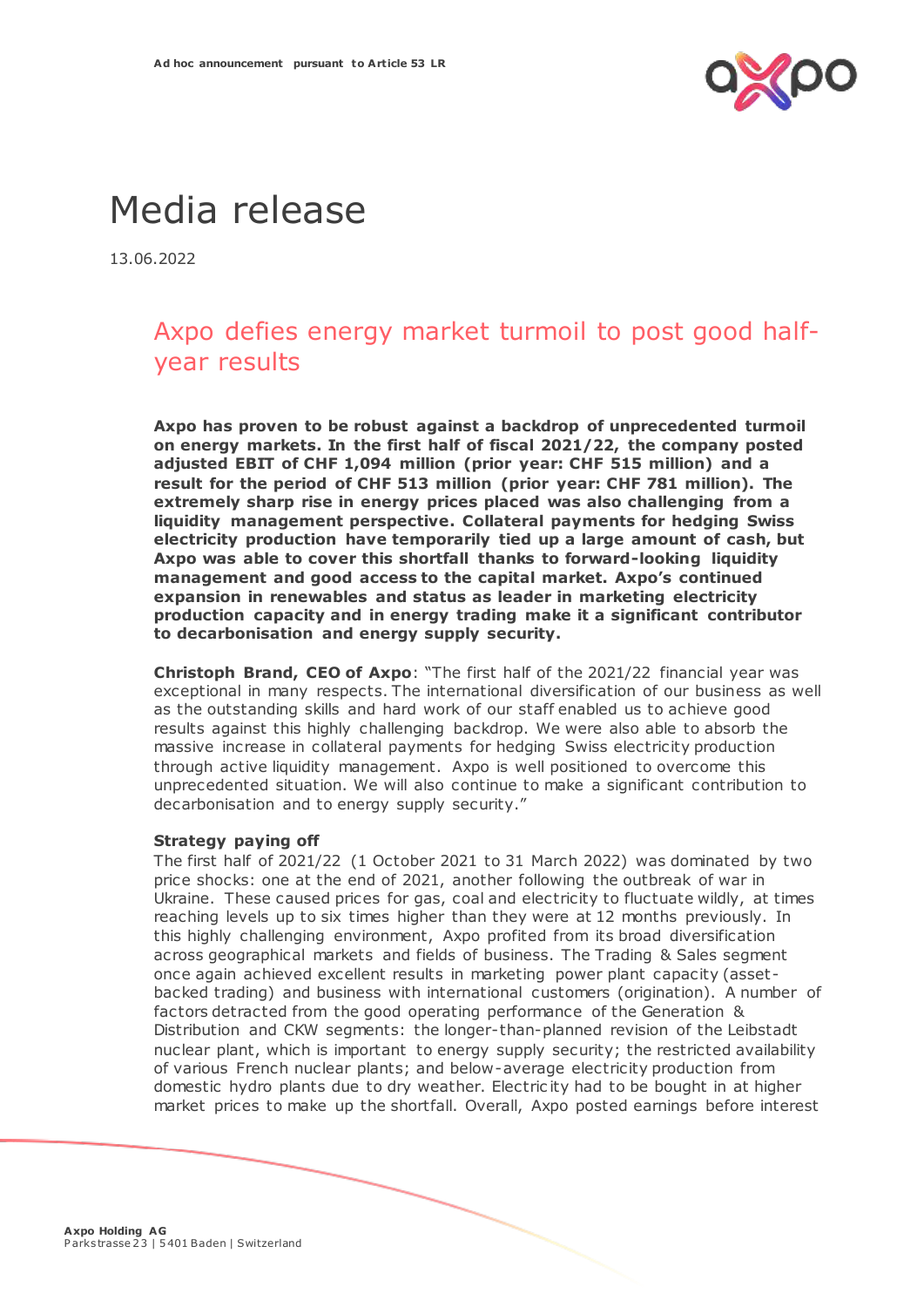

and tax (EBIT) of CHF 1,021 million in the reporting period (prior year: CHF 722 million). Adjusting for the negative effect from the valuation of the funds for the decommissioning and disposal of nuclear power plants (STENFO) gives EBIT of CHF 1,094 million (prior year: CHF 515 million). After deduction of the negative financial result caused by falling financial markets and foreign exchange losses, the result for the period was CHF 513 million (prior year: CHF 781 million).

#### **Large amounts of cash tied up temporarily as collateral**

Axpo has to sell its production from Swiss power plants – approximately 25 TWh per year – via wholesale channels, and it [hedges prices up to three years in advance](https://www.axpo.com/ch/en/about-us/magazine.detail.html/magazine/energy-market/7-things-you-need-to-know-about-hedging-electricity-prices.html) to guard against falling prices as seen in 2015/16 and to smooth out fluctuations for the benefit of Swiss energy suppliers and their customers. This hedging caused the collateral Axpo is required to provide under stock exchange regulation to increase by CHF 2.2 billion in the reporting period, increasing net debt to CHF 2,221 million and leading to a cash outflow (operating cash flow) of CHF 1,748 million. Active liquidity management and good access to the capital market allowed Axpo to absorb t his additional expense. When prices fall or these hedges are liquidated on delivery of the electricity, all of the money tied up flows back to the company.

#### **Further balance sheet inflation**

Higher energy prices led to further inflation of Axpo's balance sheet. Total assets rose to CHF 65,162 million as at 31 March 2022 (30 September 2021: CHF 44,676 million). Total equity rose by CHF 388 million in the reporting period to CHF 7,615 million. After Axpo placed a sustainability-linked bond for CHF 500 million in January and secured a credit facility to the value of EUR 2.5 billion with a sustainability component from a broad-based syndicate of banks in February, liquidity stood at CHF 4,396 million and financial liabilities at CHF 6,617 million at the end of the reporting period. This resulted in net debt of CHF 2,221 million as at 31 March 2022.

#### **Driving the energy transition**

Axpo, which is already Switzerland's biggest producer of renewable energy, continued to expand its capacity in Switzerland and internationally. New solar facilities are currently being developed in Spain, Italy and Poland with a total output of 4 GW. Axpo also realised further projects in France, where it is among the leaders in the development and construction of solar plants with Urbasolar. In wind power, Axpo's subsidiary Volkswind completed more new facilities in France during the reporting period.

Axpo, via CKW, is pushing ahead with the expansion of renewables in Switzerland as far as regulatory and economic constraints allow. The company is already putting two new building-mounted photovoltaic installations into operation every day. CKW announced at the end of April that it would invest up to CHF 1 billion in photovoltaics, wind power, biomass, hydroelectricity and other t echnologies by 2030. As soon as Swiss regulations allow, larger photovoltaic facilities in open spaces will take on great significance here.

#### **Positive medium-term outlook**

Axpo's strategy is proving its worth, and the company has shown itself to be robust in a highly challenging environment. Axpo will continue to play a key role in decarbonisation and energy supply security as it expands its capacity in renewables and leads the way in marketing production capacity and trading all forms of energy. In view of the war in Ukraine and high volatility in energy prices, the short -term outlook is fraught with uncertainty. Over the medium term, meanwhile, higher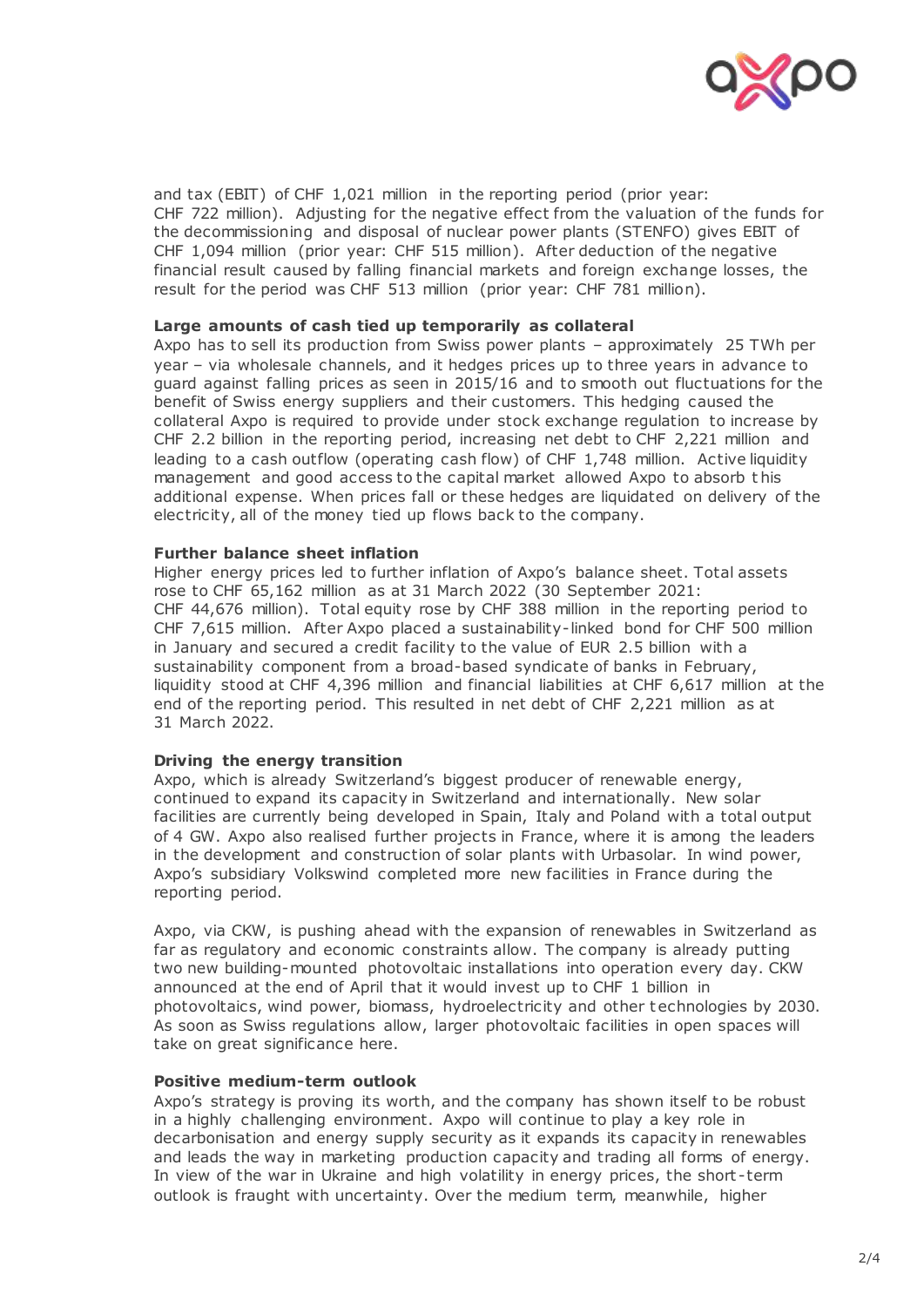

hedged prices for electricity production sold forward by three years will have a positive impact on Axpo's results, and the money tied up as collateral will flow back to the company.

### **Axpo Group key figures – first half-year 2021/22**

(1 October 2021 to 31 March 2022)

|                                                                                                                                      | H1 2021/22<br>(in CHF | H1 2020/21<br>(in CHF |
|--------------------------------------------------------------------------------------------------------------------------------------|-----------------------|-----------------------|
|                                                                                                                                      | million)              | million)              |
| Total income                                                                                                                         | 6,013                 | 2,902                 |
| Earnings before interest, taxes, depreciation, and<br>amortization (EBITDA)                                                          | 1 208                 | 905                   |
| Earnings before interest and tax<br>(EBIT, before STENFO value fluctuations and<br>additional compensation for transmission systems) | 1,094                 | 515                   |
| as % of total income                                                                                                                 | 18.2%                 | 17.7%                 |
| Earnings before interest and tax (EBIT)                                                                                              | 1,021                 | 722                   |
| as % of total income                                                                                                                 | 17%                   | 24.9%                 |
| Result for the period                                                                                                                | 513                   | 781                   |
| as % of total income                                                                                                                 | 8.5%                  | 26.9%                 |
| Net debt                                                                                                                             | $-2221$               | $-1229$               |
| Cash flow used in operating activities                                                                                               | $-1,748$              | -9                    |
| Net investments in non-current assets<br>(excluding loan receivables)                                                                | $-147$                | -80                   |
| Total assets                                                                                                                         | 65,162                | 25,034                |
| Equity including non-controlling interests                                                                                           | 7,615                 | 7,626                 |
| Employees (full-time equivalents)                                                                                                    | 5,545                 | 5,069                 |

## **About Axpo:**

Axpo is driven by a single purpose – to enable a sustainable future through innovative energy solutions. Axpo is Switzerland's largest producer of renewable energy and an international leader in energy trading and the marketing of solar and wind power. Axpo combines the experience and expertise of more than 5,000 employees who are driven by a passion for innovation, collaboration and impactful change. Using cutting-edge technologies, Axpo innovates to meet the evolving needs of its customers in over 30 countries across Europe, North America and Asia.

#### **More information**

Axpo Holding AG, Corporate Communications T 0800 44 11 00 (Switzerland), T +41 56 200 41 10 (International)